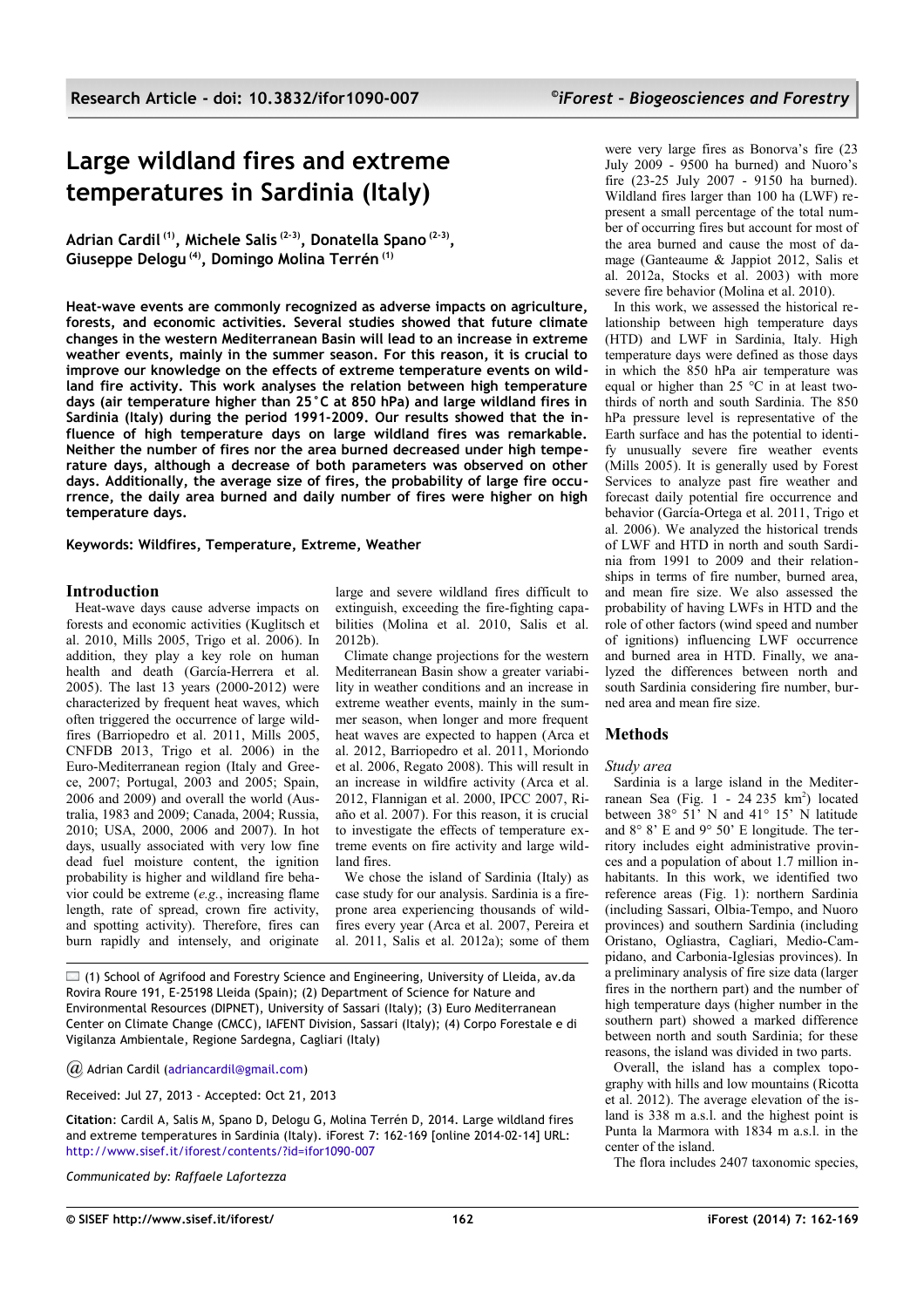

<span id="page-1-0"></span>**Fig. 1** - Geographic location of Sardinia (Italy) and northern and southern parts of the island.

of which 10% are endemic (De Angelis et al. 2012). Large areas are covered by scrub and/ or herbaceous vegetation associations (approx. 35% in the north and 36% in the south), comprised primarily of *Pistacia lentiscus* L., *Arbutus unedo* L., *Erica arborea* L., *Myrtus communis* L., *Olea europea* L., *Phyllirea* spp., J*uniperus* spp. and *Cistus* spp. (Salis et al. 2012a). Woodlands and forest area is approximately 23% in the north and 17% in the south of Sardinia, with the main tree species being *Quercus ilex* L., *Q. suber* L., *Q. pubescens* Willd., and *Q. congesta* Presl. Pine plantations with *Pinus pinea* L. and *P. halepensis* Mill. only cover 3% of the island and are mainly concentrated along the coast (Salis et al. 2012a). Pastures and agricultural lands represent about 36% in the north and 39% in the south, while the urban areas cover 3% of the island.

The climate is classified as Mediterranean, with dry hot summers and an important water deficit from May to September (Chessa & Delitala 1997). The mean annual temperature ranges from 17.8 °C in the southern coast to 12.8 °C in the mountainous areas. Maximum temperature peaks are higher than 30.8 °C during the summer season. Average annual rainfall is 1300 mm in the mountains, but slightly less than 500 mm in the coast, and most of the annual rainfall occurs in fall and winter.

## *Fire data*

We used the historical fire data records from the Sardinian Forest Service (CFVA - *Corpo Forestale e di Vigilanza Ambientale*) from 1991 to 2009 in north and south Sar dinia. The CFVA database has an entry for each wildfire ignition and provides information on date, municipality and location of the ignition, and area burned. On average, in the last years (1995-2009) Sardinia experienced approximately 2500 fires per year and about 17 000 ha burned per year. Wildfires are typically concentrated from June to September, with the maximum in July for both ignitions and area burned (Salis et al. 2012a). Therefore, this work was focused on the June-September period. Similar to elsewhere in Euro-Mediterranean ecosystems (Molina et al. 2010), a few large wildland fires account for most of the burned area (Salis et al. 2012a). For instance, in Sardinia fires larger than 100 ha accounted approximately for 60% of the total area burned. In the studied period, fires larger than 100 hectares were 806 and the area burned about 290 000 ha. We analyzed large wildland fires considering three different size classes: wildland fires larger than 100 ha  $(LWF<sub>100</sub>)$ , 500 ha  $(LW F_{500}$ ), and 1000 ha (LWF<sub>1000</sub>).

## *High temperature days (HTD)*

Re-analysis data from the National Centers for Environmental Prediction (Kalnay et al. 1996) were used to characterize the high temperature days on a synoptic scale. Daily air temperature maps at 850 hPa pressure level were analyzed to assess the influence of high temperatures on LWF for both north and south Sardinia from 1991 to 2009. We defined high temperature days when the 850 hPa air temperature was equal or higher than 25 °C at 00:00 UTC in at least two-thirds of both parts of Sardinia. Reversely, we defined

as non-HTD those days characterized by 850 hPa temperature lower than 25 °C at 00Z in the period June-September. The 850 hPa air temperature was chosen as reference for several reasons. First, it is generally used by Forest Services to analyze past fire weather and to forecast daily potential fire occurrence and behavior (García-Ortega et al. 2011, Trigo et al. 2006). Second, it is sufficiently close to the surface to be representative of it, while some of the problems that affect near surface reanalysis variables do not occur (Ogi et al. 2005, Trigo et al. 2005, 2006). Third, it provides a regional coverage of air temperature. A temperature equal or higher than 25 °C at 850 hPa is commonly associated to heat waves (Montserrat 1998) and this condition is responsible of high temperatures at ground level in the territory, as occurred in Portugal in the summer of 2003 (Trigo et al. 2006) or in Russia (2010). Furthermore, we analyzed duration and frequency of HTD, and we used HTD as a proxy for the potential occurrence of fires larger than  $100$  ha.

## *Statistical analysis*

We analyzed the number of HTD, LWF number and area burned for northern and southern parts of Sardinia using the ANOVA analysis and considering the normalized values of: (1) annual area burned by LWF for  $1 \cdot 10^6$  ha; and (2) annual number of LWF for  $1 \cdot 10^6$  ha.

We analyzed the trends of number of HTD, LWF number and area burned and the differences in LWF number, LWF area burned and LWF size under HTD and non-HTD.

To investigate the relationship between HTD and large fires, we defined the following indicators: (1) number of HTD with at least one LWF with respect to the total HTD (%); (2) normalized LWF average number per HTD with LWF; (3) normalized LWF average area burned per HTD with LWF; and (4) area burned by LWF under HTD with respect to the total area burned by LWF (%). To assess significant differences between HTD and other days, we calculated the same indicators considering non-HTD. The number of days classified as HTD or non-HTD was calculated in the June-September time frame because the HTD were concentrated in these months, and about all LWF were observed in those four months (Salis et al. 2012a, Trigo et al. 2006).

We also evaluated the influences of some explanatory variables on LWF. First, we calculated the number of fire ignitions for each HTD and the differences in ignition number considering days with and without LWF to understand how much the number of ignitions was associated to the occurrence of LWF in these extreme days. Second, we collected daily average wind speed data from several weather stations of the island to eva-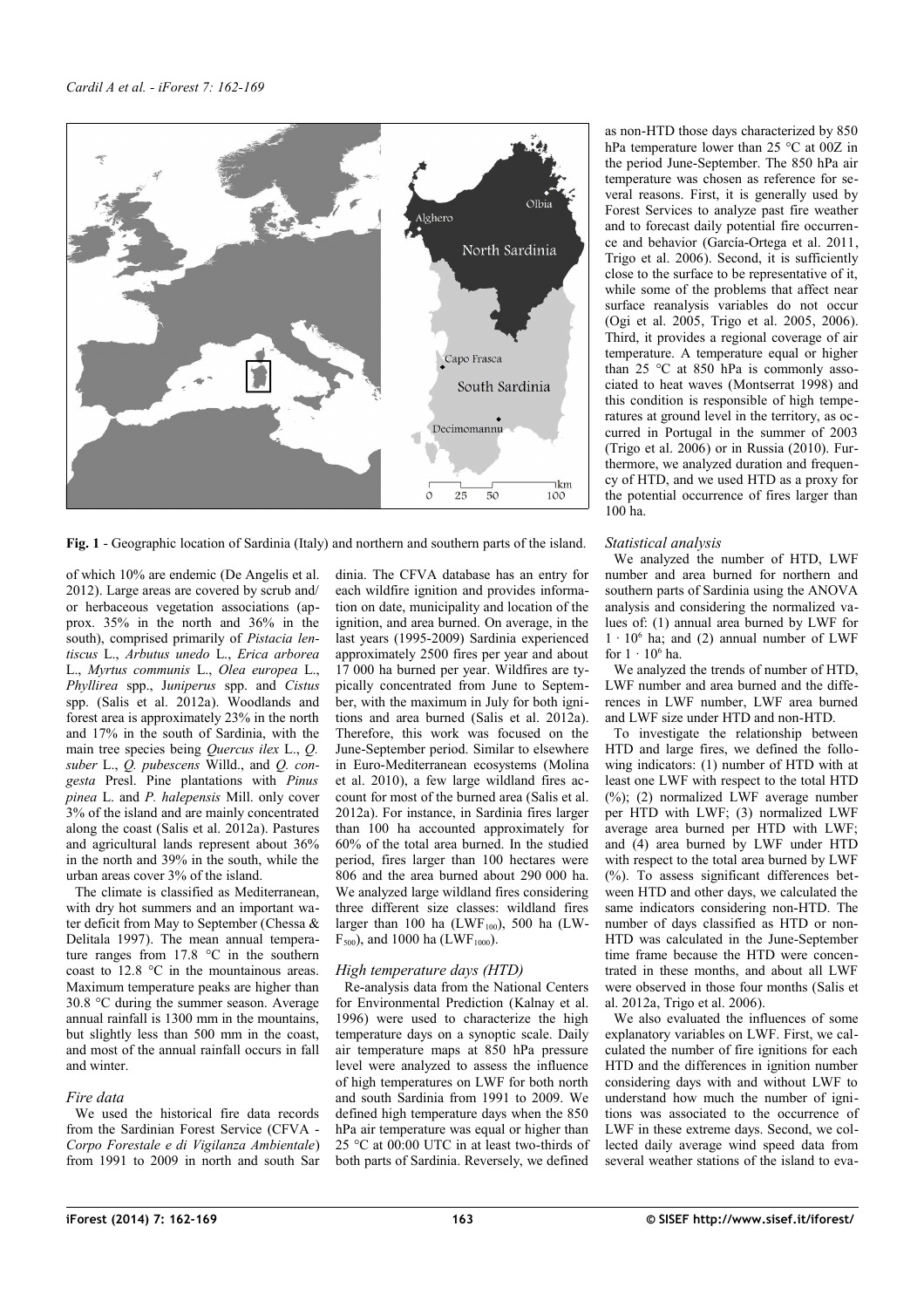<span id="page-2-0"></span>**Tab. 1** - Normalized average annual large wildland fire (LWF) number, normalized average LWF area burned, average LWF size and ave rage annual number of high temperature days (HTD) and standard error in north and south Sardinia, from 1991 to 2009. The trend analysis for all variables in the time frame is also reported. (+): significantly increased at P<0.05; (-): significantly decreased at P<0.05; (ns): not significant. Values in parenthesis are the P statistics.

|           |                     | <b>North</b>                                           |                                                         |                 |                                          | <b>South</b>                                           |                                                         |                                    |                                 |  |
|-----------|---------------------|--------------------------------------------------------|---------------------------------------------------------|-----------------|------------------------------------------|--------------------------------------------------------|---------------------------------------------------------|------------------------------------|---------------------------------|--|
| Indicator | <b>LWF</b><br>class | <b>Normalized</b><br>average an-<br>nual LWF<br>number | Normalized<br>average annual<br>LWF area<br>burned (ha) | Average<br>(ha) | Average<br>LWF size annual HTD<br>number | <b>Normalized</b><br>average an-<br>nual LWF<br>number | Normalized<br>average annual<br>LWF area<br>burned (ha) | Average<br><b>LWF</b> size<br>(ha) | Average<br>annual HTD<br>number |  |
| Average   | LWF <sub>100</sub>  | $16.2 \pm 3.8$                                         | $7553 \pm 1977$                                         | $465 \pm 54$    | 1.84                                     | $18.7 \pm 3.5$                                         | $5121 \pm 1093$                                         | $273 \pm 19$                       | 3.73                            |  |
| Value     | LWF <sub>500</sub>  | $3.1 \pm 0.9$                                          | $4811 \pm 1492$                                         | $1551 \pm 243$  |                                          | $2.1 \pm 0.5$                                          | $1924 \pm 604$                                          | $927 \pm 135$                      |                                 |  |
|           | LWF <sub>1000</sub> | $1.2 \pm 0.5$                                          | $3426 \pm 1224$                                         | $2790 \pm 541$  |                                          | $0.42 \pm 0.2$                                         | $852 \pm 439$                                           | $2013 \pm 554$                     |                                 |  |
| Trends    | LWF <sub>100</sub>  | $-(0.035)$                                             | ns(0.30)                                                | ns              | ns(0.865)                                | $-(0.028)$                                             | ns(0.08)                                                | ns                                 | ns(0.269)                       |  |
|           | LWF <sub>500</sub>  | ns(0.17)                                               | ns(0.61)                                                | ns              |                                          | ns(0.23)                                               | ns(0.32)                                                | ns                                 |                                 |  |
|           | LWF <sub>1000</sub> | ns(0.24)                                               | ns(0.84)                                                | ns              |                                          | ns(0.45)                                               | ns(0.43)                                                | ns                                 |                                 |  |

luate how wind velocity influenced HTD with or without LWF. We used four weather stations (Alghero and Olbia for north Sardinia, Capo Frasca and Decimomannu for south Sardinia). The weather data of these stations are available at [http://www.tutiem](http://www.tutiempo.net/) [po.net.](http://www.tutiempo.net/) Fire data were coupled with the closest weather station (among the above mentioned ones) to the fire ignition point.

#### **Results**

The normalized annual number of  $LWF_{100}$ in northern Sardinia was  $16.2$  fires per  $10<sup>6</sup>$ ha of wildlands and the normalized average annual area burned was 7553 ha per 10<sup>6</sup> ha of wildlands, while in the south there were respectively 18.7 LWF $_{100}$  and 5121 ha burned. However, no significant differences between the two areas were found for both  $LWF_{100}$ number (p-value  $= 0.604$ ) and area burned ( $p$ -value  $= 0.299$ ). In north Sardinia, the total number of LWF100 calculated as five-year average decreased significantly along time from 38 to 10 fires (p-value= $0.035$ ) and in south Sardinia from 44 to 14 fires (p-value=0.028 - [Tab. 1,](#page-2-0) [Fig. 2\)](#page-2-1). The number of LWF<sub>100</sub> under non-HTD also decreased in both northern and southern parts of Sardinia, but the number of LWF<sub>100</sub> under HTD did not decrease in the study period [\(Tab. 2\)](#page-3-1). In terms of burned area, we observed a decrease in the burned area under non-HTD in the two parts of the island for  $LWF_{100}$  [\(Tab. 2\)](#page-3-1). [Fig. 3](#page-3-2) displays the LWF burned area in both north and south Sardinia.

Focusing on fires larger than 500 ha and 1000 ha, there were not significant differences between north and south Sardinia in both the normalized annual LWF number and the total area burned of  $LWF<sub>500</sub>$  and  $LWF<sub>1000</sub>$ [\(Tab. 1\)](#page-2-0). Moreover, not significant trends were also observed for normalized annual LWF number and total area burned considering days with fires larger than 500 and 1000 ha. However, the number of  $LWF<sub>500</sub>$  under non-HTD decreased significantly along time in both areas, and the normalized annual LWF500 burned area also decreased in south Sardinia in these conditions [\(Tab. 2\)](#page-3-1). These variables were not analyzed in  $LWF<sub>1000</sub>$  due to the insufficient amount of data to perform a statistical analysis.

The normalized annual average values of LWF number and burned area were significantly different between north and south Sardinia in  $LWF<sub>100</sub>$  and  $LWF<sub>500</sub>$  under non-HTD [\(Tab. 3\)](#page-3-0). However, not significant differences were observed between the two parts of the island in LWF occurred under **HTD** 

[Tab. 4](#page-4-1) shows the relationships between HTD and non-HTD and LWF in both northern and southern Sardinia. There were differences between HTD and non-HTD in terms of LWF daily area burned and LWF daily number. In the north, the area burned by LWF100 under HTD equaled to 28.8 % of the total area burned and the normalized average daily area burned per HTD with LWF in LWF100 category was significantly higher  $(2.503$  ha day<sup>-1</sup> in  $1 \cdot 10^6$  ha of wildlands) than in non-HTD  $(541$  ha day<sup>-1</sup> in  $1 \cdot 10^6$  ha of wildlands - [Tab. 4,](#page-4-1) [Tab. 5\)](#page-4-0). Similar results were obtained considering the average daily number of LWF in HTD and non-HTD with values of 2.7 ha day<sup>-1</sup> *vs.* 1.4 ha day<sup>-1</sup>, respectively [\(Tab. 4](#page-4-1) and [Tab. 5\)](#page-4-0). The average size of LWF in north Sardinia was signifi-



<span id="page-2-1"></span>**Fig. 2** - Large wildland fire number (100+ ha) in north and south Sardinia from 1991 to 2009 (June-September).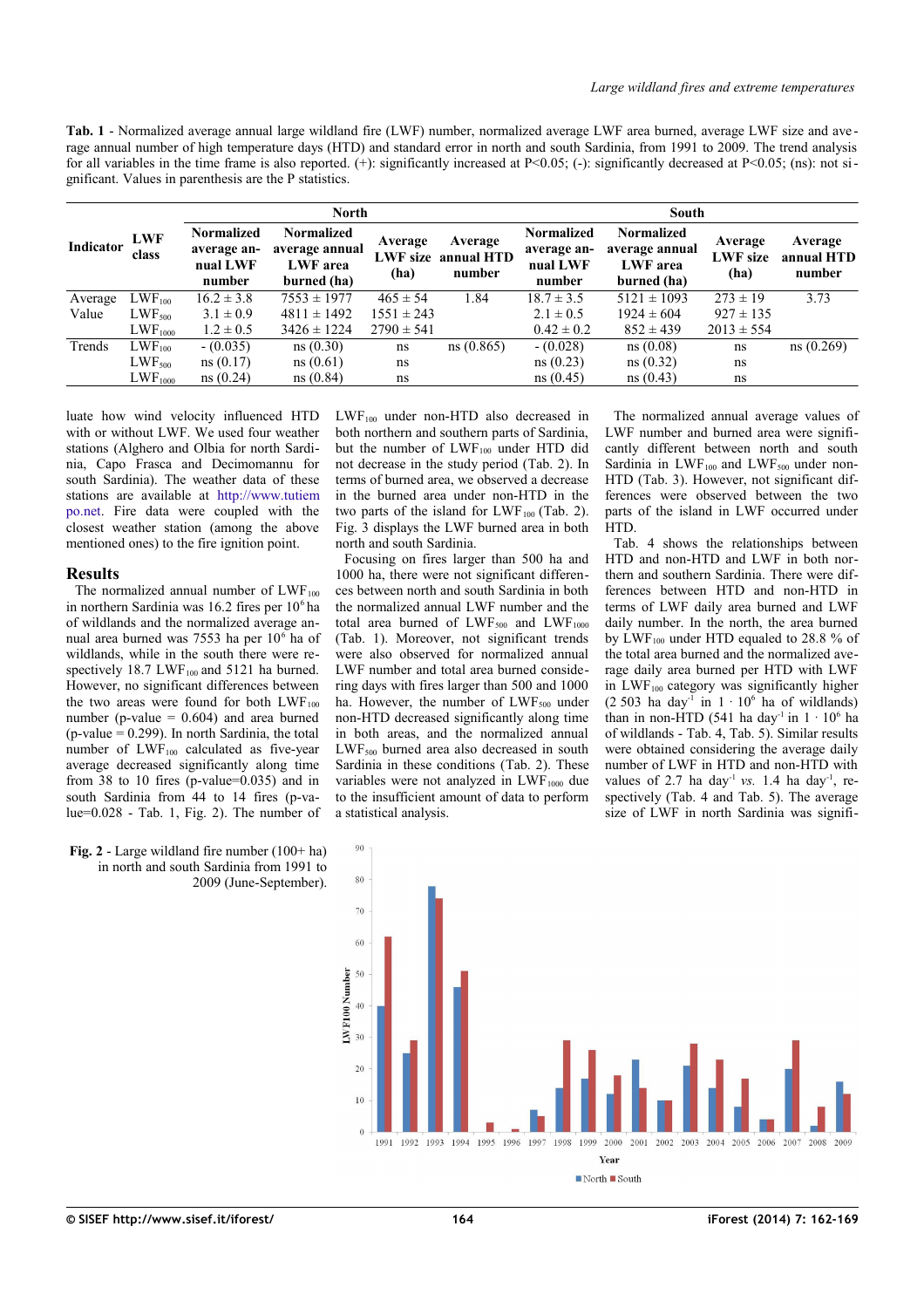<span id="page-3-1"></span>

| Tab. 2 - Trend analysis of normalized average annual large wildland fire (LWF) number, normalized average annual large wildland fire          |  |
|-----------------------------------------------------------------------------------------------------------------------------------------------|--|
| (LWF) area burned under high temperature days (HTD) and non-HTD in north and south Sardinia, from 1991 to 2009. (+): significantly in -       |  |
| creased at $P \le 0.05$ ; (-): significantly decreased at $P \le 0.05$ ; (n.s.): not significant. Values in parenthesis are the P statistics. |  |

|               |                           |                                         | <b>North</b>                                         | <b>South</b>                            |                                                      |  |  |
|---------------|---------------------------|-----------------------------------------|------------------------------------------------------|-----------------------------------------|------------------------------------------------------|--|--|
| <b>Trends</b> | LWF<br>class              | Normalized average<br>annual LWF number | Normalized average<br>annual LWF area<br>burned (ha) | Normalized average<br>annual LWF number | Normalized average<br>annual LWF area<br>burned (ha) |  |  |
|               | $LWF_{100}$               | n.s. (0.662)                            | n.s. (0.409)                                         | n.s. (0.844)                            | n.s. (0.881)                                         |  |  |
| <b>HTD</b>    | $LWF_{500}$               | n.s. (0.709)                            | n.s. (0.314)                                         | n.s. (0.217)                            | n.s. (0.896)                                         |  |  |
|               | $LWF_{1000}$              |                                         |                                                      | Insufficient values to test the trends  |                                                      |  |  |
|               | $LWF_{100}$               | $-(0.018)$                              | $-(0.049)$                                           | $-(0.017)$                              | $-(0.028)$                                           |  |  |
| Non-HTD       | $LWF_{500}$<br>$-(0.027)$ |                                         | n.s. (0.119)                                         | $-(0.036)$                              | $-(0.047)$                                           |  |  |
|               | $LWF_{1000}$              |                                         |                                                      | Insufficient values to test the trends  |                                                      |  |  |



<span id="page-3-2"></span>**Fig. 3** - Large wildland area burned (100+ ha) in north and south Sardinia from 1991 to 2009 (June-September).

cantly different between HTD and non-HTD in LWF<sub>100</sub> (944 *vs.* 396 ha, respectively). In the southern part, differences between HTD and non-HTD were also important, as shown in [Tab. 4](#page-4-1) and [Tab. 5.](#page-4-0)

Considering the  $LWF<sub>500</sub>$  and  $LWF<sub>1000</sub>$ , significant differences were observed between HTD and non-HTD in daily number of large fires, but not in relation to LWF daily burned area [\(Tab. 5\)](#page-4-0) in north Sardinia. By contrast, in the southern part of the island, significant differences were found in LWF daily area burned in  $LWF<sub>500</sub>$  and  $LWF<sub>1000</sub>$ , while in the case of the LWD daily number only LW-F500 showed significant differences.

Our analysis highlighted that the annual

number of HTD cannot significantly explain the annual LWF area burned and the annual number of LWF. However, in HTD the likelihood of having a LWF is higher than in other days. The percentage of HTD associated with  $LWF<sub>100</sub>$  was 41.6% in the north and 30.6% in the south of the island [\(Tab.](#page-4-1) [4\)](#page-4-1). By contrast, under non-HTD, the  $LWF<sub>100</sub>$ were 8.6% and 12.0%, respectively. The same was observed for other LWF classes, with high differences between HTD and non-HTD [\(Tab. 4\)](#page-4-1). In addition, the ratio between LWF area burned under HTD and the total area burned by LWF was very high in north and south Sardinia, as shown in [Tab. 4.](#page-4-1) This percentage under HTD was

26.2% for LWF100, 34.7% for LWF500 and 39.4% for  $LWF<sub>1000</sub>$  in the north. In the south, these values were  $19.9\%$  in LWF<sub>100</sub>,  $35.8\%$ in LWF<sub>500</sub> and  $45.8\%$  in LWF<sub>1000</sub>.

We finally investigated on the possible influence of the daily number of ignitions and the average wind speed in the occurrence of LWF in days classified as HTD. HTD with LWF were characterized by a significantly higher number of fire ignitions than days without LWF, as shown in [Tab. 6,](#page-4-2) with approximately the double of ignitions in all LWF categories for both northern and southern Sardinia. Additionally, the wind speed was higher in days with  $LWF<sub>500</sub>$  and  $LWF<sub>1000</sub>$ in the northern part of the island, in particu-

<span id="page-3-0"></span>**Tab. 3** - Comparison between north and south Sardinia in terms of normalized average annual LWF number and normalized average annual large wildland fires (LWF) area burned from 1991 to 2009. The values reported are P statistics.

| LWF<br>class                   | Normalized average annual<br>LWF number<br>LWF area burned |         |            | <b>Average LWF size</b> |                           |         |
|--------------------------------|------------------------------------------------------------|---------|------------|-------------------------|---------------------------|---------|
|                                | <b>HTD</b>                                                 | Non-HTD | <b>HTD</b> | Non-HTD                 | <b>HTD</b>                | Non-HTD |
| Comparison between $LWF_{100}$ | 0.097                                                      | 0.032   | 0.136      | 0.002                   | 0.186                     | 0.001   |
| $LWF_{500}$                    | 0.238                                                      | 0.005   | 0.293      | 0.028                   | 0.468                     | 0.065   |
| $\text{LWF}_{1000}$            | 0.294                                                      | 0.077   | 0.598      | 0.180                   | 0.478                     | 0.215   |
|                                |                                                            |         |            |                         | Normalized average annual |         |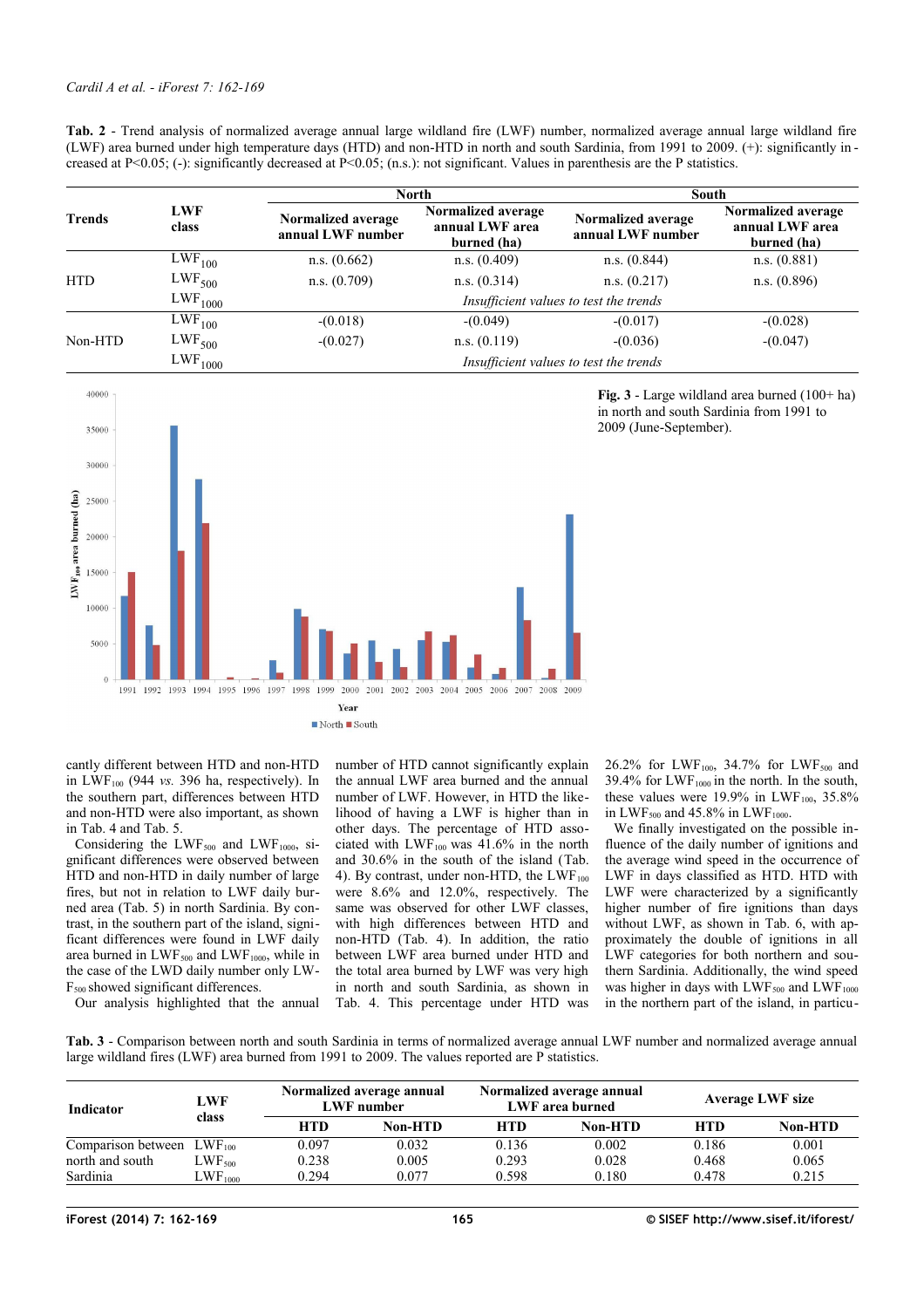<span id="page-4-1"></span>**Tab. 4** - Summary of the relationship between large wildland fires (LWF) classes and days classified as high temperature days (HTD) or non-HTD, in the northern and southern part of Sardinia, from 1991 to 2009.

|            |                                                                                          |                    | <b>North</b>                                                                                 |                     |                    | South          |                                                             |  |
|------------|------------------------------------------------------------------------------------------|--------------------|----------------------------------------------------------------------------------------------|---------------------|--------------------|----------------|-------------------------------------------------------------|--|
| Kind       | <b>Description</b>                                                                       | LWF <sub>100</sub> | LWF <sub>500</sub>                                                                           | LWF <sub>1000</sub> | LWF <sub>100</sub> | $LWF_{500}$    | LWF <sub>1000</sub>                                         |  |
| <b>HTD</b> | Number of days classified as HTD                                                         |                    | 36                                                                                           |                     |                    | 72             |                                                             |  |
|            | HTD with LWF $(\% )$                                                                     | 41.6               | 22.2                                                                                         | 11.1                | 30.6               | 11.1           | 2.8                                                         |  |
|            | Normalized LWF average number per HTD<br>with LWF                                        | $2.7 \pm 0.69$     | $2.1 \pm 0.65$                                                                               | $2.2 \pm 0.75$      | $1.6 \pm 0.21$     | $1.2 \pm 0.21$ | $0.8 \pm 0$                                                 |  |
|            | Normalized LWF average daily area burned<br>per HTD with LWF (ha day <sup>-1</sup> )     |                    | $2503 \pm 1219$ $4593 \pm 2325$ $6423 \pm 3066$ $882 \pm 295$ $1638 \pm 715$ $3708 \pm 1735$ |                     |                    |                |                                                             |  |
|            | Average LWF size (ha)                                                                    | $944 \pm 244$      | $1934 \pm 530$                                                                               |                     |                    |                | $2973 \pm 901$ 536 $\pm$ 153 1358 $\pm$ 513 4612 $\pm$ 2159 |  |
|            | LWF area burned during HTD / LWF total area                                              | 26.2               | 34.7                                                                                         | 39.4                | 19.9               | 35.8           | 45.8                                                        |  |
|            | burned $(\% )$                                                                           |                    |                                                                                              |                     |                    |                |                                                             |  |
| Non-HTD    | Number of days classified as non-HTD                                                     |                    | 2283                                                                                         |                     |                    | 2246           |                                                             |  |
|            | Non-HTD with LWF $(\% )$                                                                 | 8.6                | 1.6                                                                                          | 0.7                 | 12                 | 2.9            | 0.7                                                         |  |
|            | Normalized LWF average number per<br>non-HTD with LWF                                    | $1.4 \pm 0.10$     | $1.2 \pm 0.09$                                                                               | $1.1 \pm 0.10$      | $1.2 \pm 0.05$     | $0.9 \pm 0.06$ | $0.80 \pm 0$                                                |  |
|            | Normalized LWF average daily area burned<br>per non-HTD with LWF (ha day <sup>-1</sup> ) | $541 \pm 91$       | $1972 \pm 487$                                                                               | $2815 \pm 922$      | $290 \pm 23$       | $711 \pm 96$   | $1097 \pm 715$                                              |  |
|            | Average LWF size (ha)                                                                    | $396 \pm 50$       | $1371 \pm 268$                                                                               | $2682 \pm 696$      | $243 \pm 11$       | $788 \pm 63$   | $1364 \pm 129$                                              |  |
|            | LWF area burned during non-HTD / LWF total<br>area burned $(\% )$                        | 73.8               | 65.3                                                                                         | 60.6                | 80.1               | 64.2           | 54.2                                                        |  |

<span id="page-4-0"></span>**Tab. 5** - Comparison between high temperature days (HTD) and non-HTD of the average large wildland fire (LWF) size and for those days with at least one LWF: (i) average daily number of LWF; (ii) average daily area burned per LWF for all LWF classes from 1991 to 2009. Values in parenthesis are the P statistics.

|       | Indicator LWF class | Normalized LWF average number<br>per HTD/non-HTD with LWF | Normalized LWF average daily area<br>burned per HTD/non-HTD<br>with LWF | <b>Average LWF size</b>               |
|-------|---------------------|-----------------------------------------------------------|-------------------------------------------------------------------------|---------------------------------------|
| North | LWF <sub>100</sub>  | Significant difference $(\leq 0.001)$                     | Significant difference $(\leq 0.001)$                                   | Significant difference $(0.001)$      |
|       | LWF <sub>500</sub>  | Significant difference (0.029)                            | No significant difference (0.084)                                       | No significant difference $(0.312)$   |
|       | LWF <sub>1000</sub> | Significant difference $(0.016)$                          | No significant difference (0.139)                                       | No significant difference (0.801)     |
| South | LWF <sub>100</sub>  | Significant difference (0.008)                            | Significant difference $(\leq 0.001)$                                   | Significant difference $(\leq 0.001)$ |
|       | LWF <sub>500</sub>  | No significant difference $(0.069)$                       | Significant difference $(0.023)$                                        | No significant difference (0.069)     |
|       | LWF <sub>1000</sub> | No significant difference (0.95)                          | Significant difference (0.008)                                          | Significant difference (0.008)        |

<span id="page-4-2"></span>**Tab. 6** - Normalized average number of fire ignitions and standard error in high temperature days (HTD) with and without large wildland fires (LWF), in north and south Sardinia, from 1991 to 2009.

|                                 | <b>North</b>                                   |              | <b>South</b>                           |         |  |
|---------------------------------|------------------------------------------------|--------------|----------------------------------------|---------|--|
| <b>Parameter</b>                | Normalized average<br>number of fire ignitions | p-value      | Normalized number<br>of fire ignitions | p-value |  |
| Days with $LWF_{100}$           | $14.4 \pm 1.7$                                 | $\leq 0.001$ | $23.0 \pm 2.0$                         | < 0.001 |  |
| Days without $LWF_{100}$        | $7.0 \pm 0.6$                                  |              | $12.8 \pm 0.7$                         |         |  |
| Days with $LWF500$              | $16.2 \pm 2.0$                                 | < 0.001      | $28.4 \pm 4.0$                         | < 0.001 |  |
| Days without LWF <sub>500</sub> | $8.3 \pm 0.9$                                  |              | $14.3 \pm 0.8$                         |         |  |
| Days with $LWF_{1000}$          | $17.1 \pm 3.7$                                 | 0.011        | $41.8 \pm 7.2$                         | < 0.001 |  |
| Days without $LWF_{1000}$       | $9.2 \pm 0.9$                                  |              | $15.2 \pm 0.8$                         |         |  |

<span id="page-4-3"></span>**Tab. 7** - Normalized average wind speed and standard error in high temperature days (HTD) with and without large wildland fires (LWF), in north and south Sardinia, from 1991 to 2009.

|                                 | <b>North</b>                              |         |                                           |         | <b>South</b>                              |         |                                    |         |  |
|---------------------------------|-------------------------------------------|---------|-------------------------------------------|---------|-------------------------------------------|---------|------------------------------------|---------|--|
| Parameter                       | <b>Alghero</b>                            |         | Olbia                                     |         | Capo Frasca                               |         | Decimomannu                        |         |  |
|                                 | <b>Normalized ave-</b><br>rage wind speed | p-value | <b>Normalized ave-</b><br>rage wind speed | p-value | <b>Normalized ave-</b><br>rage wind speed | p-value | Normalized ave-<br>rage wind speed | p-value |  |
| Days with $LWF_{100}$           | $14.6 \pm 1.8$                            | 0.119   | $12.7 \pm 1.7$                            | 0.546   | $18.6 \pm 1.4$                            | 0.700   | $14.3 \pm 1.5$                     | 0.936   |  |
| Days without $LWF_{100}$        | $11.8 \pm 0.7$                            |         | $11.7 \pm 0.8$                            |         | $17.9 \pm 1.1$                            |         | $14.4 \pm 0.9$                     |         |  |
| Days with $LWF500$              | $17.9 \pm 2.5$                            | 0.002   | $12.7 \pm 2.8$                            | 0.712   | $20.8 \pm 1.8$                            | 0.270   | $15.7 \pm 2.2$                     | 0.552   |  |
| Days without LWF <sub>500</sub> | $11.6 \pm 0.6$                            |         | $11.9 \pm 0.8$                            |         | $17.7 \pm 0.9$                            |         | $14.2 \pm 0.8$                     |         |  |
| Days with $LWF_{1000}$          | $18.9 \pm 4.5$                            | 0.015   | $9.1 \pm 0.7$                             | 0.200   | $26.3 \pm 5.1$                            | 0.107   | $21.0 \pm 2.3$                     | 0.152   |  |
| Days without $LWF_{1000}$       | $12.3 \pm 0.8$                            |         | $12.5 \pm 0.9$                            |         | $17.8 \pm 7.2$                            |         | $14.2 \pm 0.8$                     |         |  |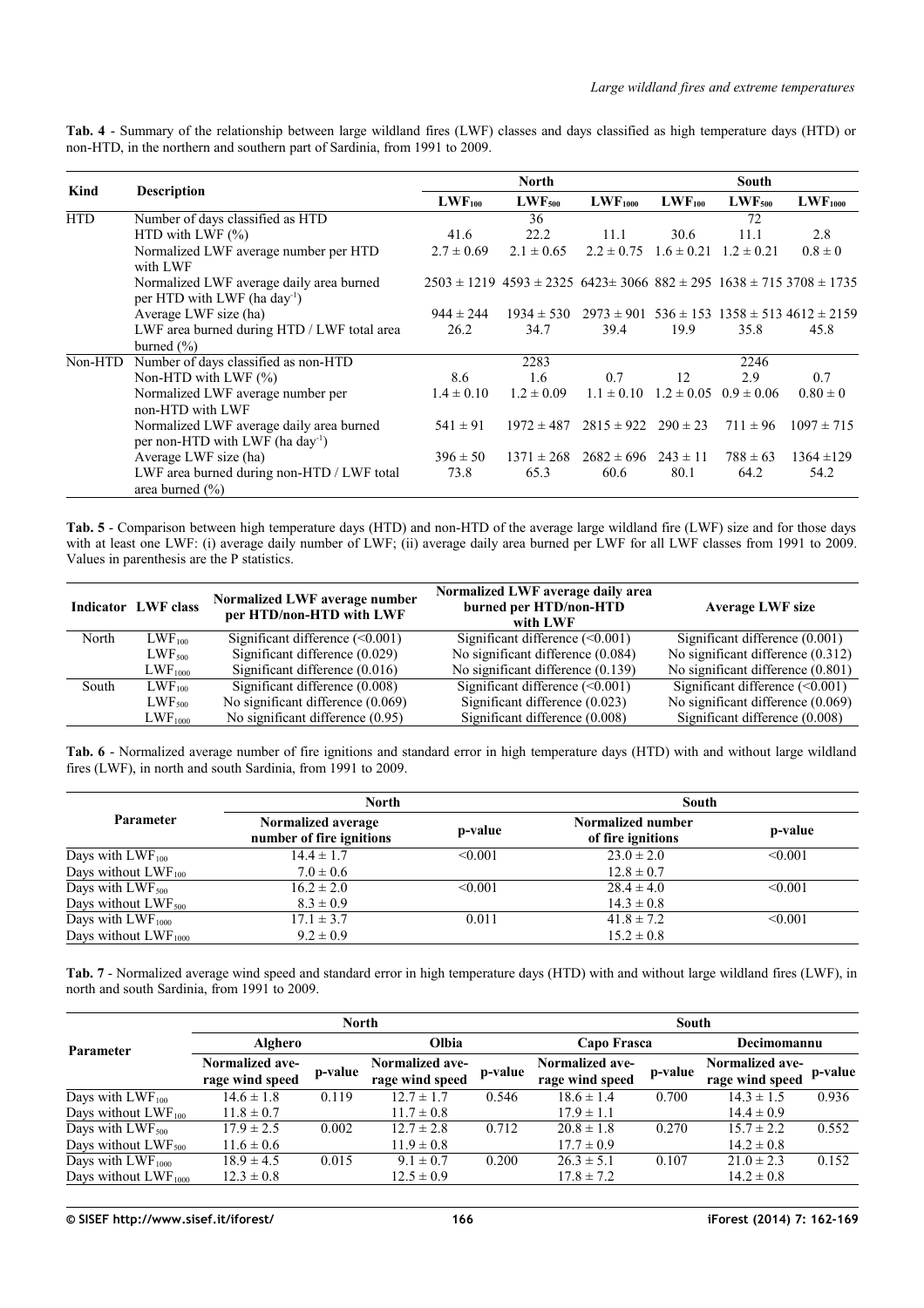lar considering the weather station of Alghero. On the other hand, we did not find significant influences of wind speed on LWF in the southern part of the island [\(Tab. 7\)](#page-4-3).

## **Discussion**

Whereas it is accepted that the major components for fire weather forecasts are low atmospheric humidity, high temperatures, and strong winds near the ground surface (Pyne et al. 1996), meteorological indexes developed to evaluate temporal and spatial variations in meteorological conditions are not frequently used or available for all fire weather forecast agencies (Charney & Keyser 2010, Crimmins 2006). For that reason, we highlight the significance of discerning between HTD and non-HTD defined by the 850 hPa synoptic conditions in developing pre-suppression efforts to stand up to large fires. It would be extremely useful to be able to identify the simply "bad" and the "very bad" fire days with some reasonable lead time (*i.e.*, 24 or 48 hours). We advise that this classification concerning HTD and non-HTD (at 850 hPa) can be used for that discrimination.

Some studies have established that mean, maximum and minimum temperatures have increased and will very likely increase in the next years in south Europe (Arca et al. 2012, Cane et al. 2012, IPCC 2007, Moriondo et al. 2006, Regato 2008). Giannakopoulos et al. (2009) studied possible differences between two reference periods (from 1961- 1990 to 2031-2060) in terms of number of hot days (days with  $T_{\text{max}} > 30$  °C on the surface) and heat-wave days  $(T_{\text{max}} > 35 \text{ °C})$  in the Mediterranean basin: in some of these areas, like for instance central Spain or north Italy, an increase in the occurrence of hot days and heat waves is expected, with 1-3 additional weeks per year. Therefore, in Mediterranean areas, HTDs are expected to become more frequent and to determine a decrease in air humidity and fuel moisture (Moreno 2005), along with an increase in the fire behavior potential (Arca et al. 2012). Overall, in the Mediterranean basin, most HTD are related to the weather regime bringing hot dry air masses from north Africa (Pereira et al. 2011, Rodriguez-Puebla et al. 2010).

In recent years, an increase in the frequency of heat waves identified using the 850 hPa synoptic conditions as indicator was observed in northern Spain (Cardil et al. 2013). However, our work highlighted that the number of HTD did not change significantly from 1991 to 2009 in neither north nor south Sardinia. Furthermore, both the total normalized annual LWF number and area burned under non-HTD decreased in north and south Sardinia from 1991 to 2009 as in northern Spain (Cardil et al. 2013). In particular, the normalized annual area burned decreased significantly under non-HTD conditions. Nevertheless, the normalized annual burned area and number of LWF under HTD did not change in the same period. In short, fire numbers and area burned have been reduced only on days of mild weather conditions in recent years. This fact could be explained with more efficient fire control activity due to important investments in fire suppression technology and training in the last years under non-HTD [\(http://www.sardeg](http://www.sardegnaambiente.it/protezionecivile/)[naambiente.it/protezionecivile/\)](http://www.sardegnaambiente.it/protezionecivile/).

Additionally, as expected, the normalized LWF average daily number with LWF, the normalized LWF average daily area burned with LWF, the percentage of days with LWF and the average LWF size were significantly higher under HTD than non-HTD conditions. Therefore, HTD influenced the occurrence of LWF and the area burned in those days. Moreover, this work suggested that HTD are critical for both fuel managers and firefighters, although the number of HTD did not increase in the study period. Probably, fires spreading under HTD can propagate faster and more intensely due to the low dead fuel moisture content and the water stress for live fuels.

Besides, this study shows that HTD with LWF had a higher number of ignitions than HTD without LWF. This could determinate a collapse in the efficiency of the fire suppression system during extreme weather conditions. Moreover, some fires remained smaller than 100 ha due to the quick and effective efforts of the firefighting forces. This is to say, some fires might have not grown larger in recent years because of a larger suppression power, in particular in non-HTD conditions.

Our work also highlighted relevant differences between north and south Sardinia regarding the relationship between fires and HTD. In the northern part of the island, the average frequency of HTD was lower than in the south (1.84 *vs.* 3.73 HTD per year, respectively), but the incidence of large fires burning in those days was clearly larger in terms of LWF area burned, number and size, particularly as far as  $LWF_{500}$  and  $LWF_{1000}$ were concerned. This result suggested that the susceptibility to suffer large fires in the north of the island is higher than in the south, and that the use of 850 hPa synoptic conditions needs a careful evaluation and analysis to take into account other local phenomena (influence of topography, continentality effects, local winds, fuel types, etc.). From this point of view, for instance, wind speed was identified as a key factor to affect the occurrence of  $LWF<sub>500</sub>$  and  $LWF<sub>1000</sub>$  during HTD in northern Sardinia.

In recent years, most of the largest wildfires in Sardinia happened in extreme HTD, as in 2007, 2009 or 2012 (Salis et al. 2012b). This supports the statement that HTD provides more extreme conditions for fire propagation and more difficulties to suppress those fires. This also occurred in other countries (Mills 2005, Trigo et al. 2006, Barriopedro et al. 2011, Pereira et al. 2011, CNFDB 2013) for the severe wildfires that affected Portugal (2003, 2005), Greece (2007), Spain (1994, 2006, 2009), Russia (2010), USA (2000, 2006 and 2007), Canada (2004), Australia (2005, 2006, 2009, 2011, 2012).

Using fine-scale simulation modeling on weather scenarios historically associated with large fires (*i.e.*, heat waves and strong winds) could help fire managers to be more effective in addressing fire management in the Mediterranean basin, and to identify the priority areas in terms of extreme fire intensity or exposure of values of interest and assets (Farris et al. 2000, Ager & Finney 2009, Salis et al. 2012a, Thompson et al. 2012a). It also allows for developing efficient methods and guidelines in a perspective of fire risk mitigation and budgetary planning (Ager et al. 2011, Thompson et al. 2012b).

We are aware that in the future an important effort could be done in order to refine the division of the island in more pyro-climatic areas. Nonetheless, this study represents an important base for further investigations, and is so far the first study covering the complex relationship among temperatures at 850 hPa, large fires, and weather conditions in an Italian fire-prone area.

## **Conclusions**

Results showed that neither the number of fires nor the area burned decreased under high temperature days (HTD), although a decrease of both indicators was observed on other days. Furthermore, the number of HTD did not significantly increase from 1991 to 2009 in Sardinia. However, we found a clear relationship between HTD and both LWF occurrence and LWF area burned.

Predicting HTD with reasonable lead time is critical for both fuel managers and firefighters to implement more efficient fire suppression tactics and strategies. The classification of HTD and non-HTD (at 850 hPa) could be used for discriminating those days in order to optimize fire control activities and the available firefighting resources.

Despite the increased amount of money invested in suppression resources in the period analyzed, the total normalized annual area burned by LWF under HTD did not decrease in either northern or southern Sardinia. Additionally, the normalized LWF average daily area burned, the normalized LWF average daily number, the percentage of days with LWF and the average LWF size were significantly higher under HTD than non-HTD conditions. Therefore, HTD conditions may be a useful indicator of an increased probability of the occurrence of severe wildland fires.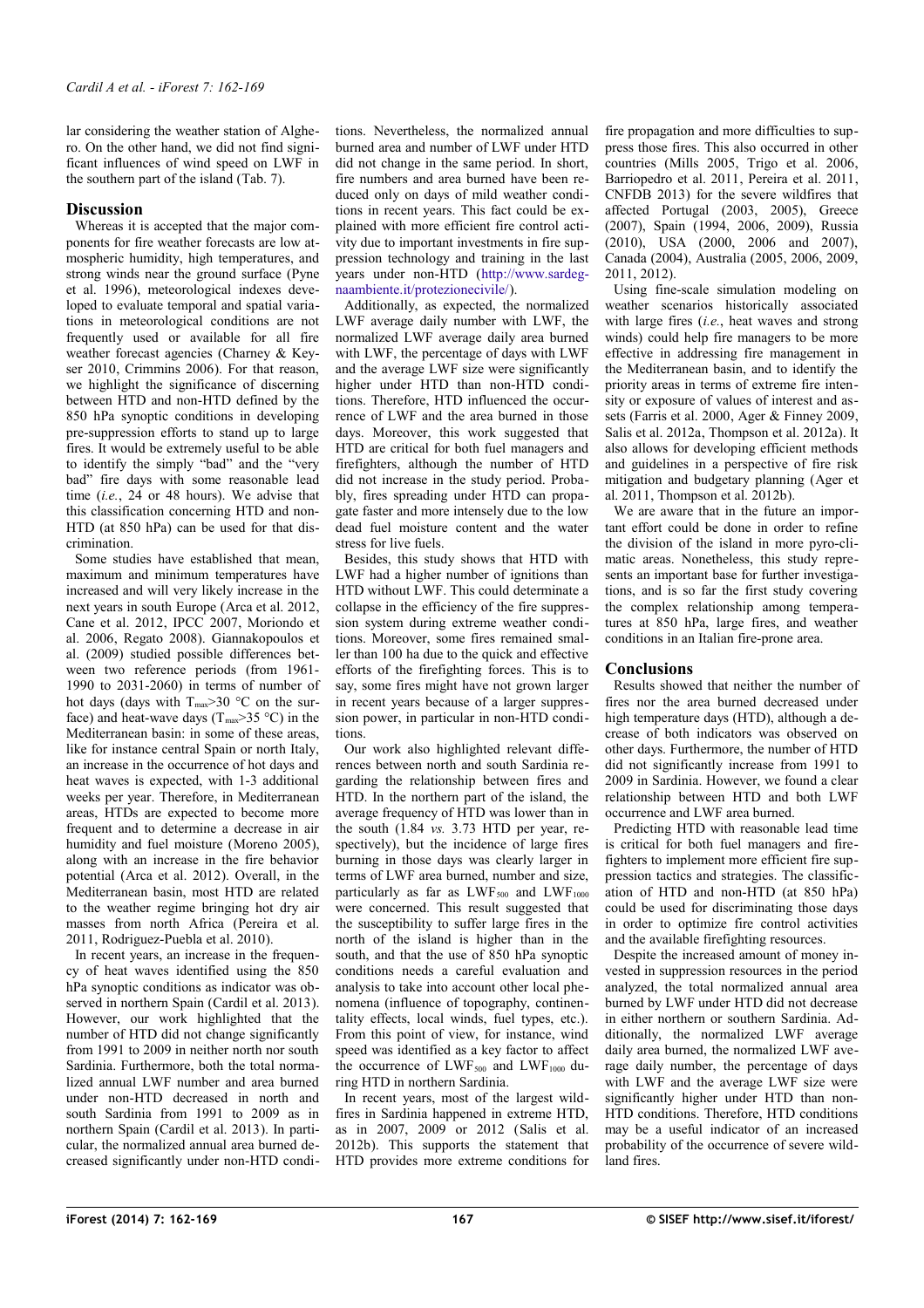#### **Acknowledgments**

We are thankful to the Spanish Ministry of Economy and Competitiveness (ForBurn Ref: AGL2012-40098-CO3-01) for supporting this study. We are appreciative to the University of Lleida and Pau Costa Foundation for supporting this study through a partial grant to fund Adrian Cardil PhD studies. We are also grateful to the GEMINA Project (MIUR/MATTM number 232/2011) and the EXTREME Project (L.R. 7-2007, CRP-25405) for supporting this work. We appreciate the *Corpo Forestale e di Vigilanza Ambientale della Regione Sardegna* for providing the wildland fire dataset.

#### **References**

- Ager AA, Finney M (2009). Application of wildfire simulation models for risk analysis. Geophysical Research Abstracts 11: EGU2009-5489. Ager AA, Vaillant N, Finney MA (2011). Application of fire behavior models and geographic information systems for wildfire risk assessment and fuel management planning. Journal of Combustion 2011: 572452. - doi: [10.1155/2011/572](http://dx.doi.org/10.1155/2011/572452) [452](http://dx.doi.org/10.1155/2011/572452)
- Arca B, Duce P, Laconi M, Pellizzaro G, Salis M, Spano D (2007). Evaluation of FARSITE simulator in Mediterranean maquis. International Journal of Wildland Fire 16: 563-572. - doi: [10.1071/WF06070](http://dx.doi.org/10.1071/WF06070)
- Arca B, Pellizzaro G, Duce P, Salis M, Bacciu V, Spano D, Ager A, Finney M, Scoccimarro E (2012). Potential changes in fire probability and severity under climate change scenarios in Mediterranean areas. In: "Modelling Fire Behaviour and Risk" (Spano D, Bacciu V, Salis M, Sirca C eds). NuovaStampacolor, Sassari, Italy, pp. 92- 98.
- Barriopedro D, Fischer EM, Luterbacher J, Trigo RM, García-Herrera R (2011). The hot summer of 2010: redrawing the temperature record map of Europe. Science 332: 220-224. - doi: [10.1126/](http://dx.doi.org/10.1126/science.1201224) [science.1201224](http://dx.doi.org/10.1126/science.1201224)
- Cardil A, Molina DM, Ramirez J, Vega-García C (2013). Trends in adverse weather patterns and large wildland fires in Aragon (NE Spain) from 1978 to 2010. Natural Hazards and Earth System Science 13: 1393-1399. - doi: [10.5194/nhess-13-](http://dx.doi.org/10.5194/nhess-13-1393-2013) [1393-2013](http://dx.doi.org/10.5194/nhess-13-1393-2013)
- Charney JJ, Keyser D (2010). Mesoscale model simulation of the meteorological conditions during the 2 June 2002 Double Trouble State Park wildfire. International Journal of Wildland Fire 19: 427-448. - doi: [10.1071/WF08191](http://dx.doi.org/10.1071/WF08191)
- CNFDB (2013). Canadian National Fire Database. Web site. [online] URL: [http://cwfis.cfs.nr](http://cwfis.cfs.nrcan.gc.ca/en_CA/nfdb/poly.html)[can.gc.ca/en\\_CA/nfdb/poly.html](http://cwfis.cfs.nrcan.gc.ca/en_CA/nfdb/poly.html)
- Cane D, Barbarino S, Renier L, Ronchi C (2012). Detailed downscaling through ensemble techniques of the regional climate models for a fire weather indices projection in the Alpine region. In: "Modelling Fire Behaviour and Risk" (Spano D, Bacciu V, Salis M, Sirca C eds). NuovaStampacolor, Sassari, Italy, pp. 85-91.

Crimmins MA (2006). Synoptic climatology of

extreme fire-weather conditions across the southwest United States. International Journal of Climatology 26: 1001-1016. - doi: [10.1002/joc.13](http://dx.doi.org/10.1002/joc.1300) [00](http://dx.doi.org/10.1002/joc.1300)

- Chessa PA, Delitala A (1997). Il clima della Sardegna. In: "Collana Note Tecniche di Agrometeorologia per la Sardegna". (Milella A ed). Sassari, Italy, pp. 17-38. [in Italian]
- De Angelis A, Ricotta C, Bajocco S (2012). Phenological variability drives the distribution of wildfires in Sardinia. Landscape Ecology 27: 1535-1545. - doi: [10.1007/s10980-012-9808-2](http://dx.doi.org/10.1007/s10980-012-9808-2)
- Farris CA, Pezeshk C, Neuenschwander LF (2000). A comparaison of fire probability maps derived from GIS modeling and direct simulation technique. In: Proceedings the Joint Fire Science Conference and Workshop "Crossing the Millennium: Integrating Spatial Technologies and Ecological Principles for a New Age in Fire Management" (Neuenschwander LF, Ryan KC, Gollberg GE, Greer JD eds). Boise (Idaho - USA), 15-17 June 1999. University of Idaho, Moscow, ID, USA, pp. 130-137.
- García-Herrera R, Díaz J, Trigo RM, Hernández E (2005). Extreme summer temperatures in Iberia: health impacts and associated synoptic conditions. Annales Geophysicae 23: 239-251. - doi: [10.5194/angeo-23-239-2005](http://dx.doi.org/10.5194/angeo-23-239-2005)
- García-Ortega E, Trobajo MT, López L, Sánchez JL (2011). Synoptic patterns associated with wildfires caused by lightning in Castile and Leon, Spain. Natural Hazards and Earth System Science 11: 851-863. - doi: [10.5194/nhess-11-85](http://dx.doi.org/10.5194/nhess-11-851-2011) [1-2011](http://dx.doi.org/10.5194/nhess-11-851-2011)
- Flannigan MD, Stocks BJ, Wotton BM (2000). Climate change and forest fires. Science of the Total Environment 262: 221-229. - doi: [10.1016/](http://dx.doi.org/10.1016/S0048-9697(00)00524-6) [S0048-9697\(00\)00524-6](http://dx.doi.org/10.1016/S0048-9697(00)00524-6)
- Ganteaume A, Jappiot M (2012). What causes large fires in southern France. Forest Ecology and Management 294: 76-85. - doi: [10.1016/j.for](http://dx.doi.org/10.1016/j.foreco.2012.06.055) [eco.2012.06.055](http://dx.doi.org/10.1016/j.foreco.2012.06.055)
- Giannakopoulos C, Le Sager P, Bindi M, Moriondo M, Kostopoulou, E, Goodess CM (2009). Climatic changes and associated impacts in the Mediterranean resulting from a 2 °C global warming. Global Planet Change 68: 209-224. doi: [10.1016/j.gloplacha.2009.06.001](http://dx.doi.org/10.1016/j.gloplacha.2009.06.001)
- IPCC (2007). IPCC Fourth Assessment Report: Climatic Change 2007. [online] URL: [http://www.ipcc.ch/ipccreports/assessments-re](http://www.ipcc.ch/ipccreports/assessments-reports.htm)[ports.htm](http://www.ipcc.ch/ipccreports/assessments-reports.htm)
- Kalnay E, Kanamitsu M, Kistler R, Collins W, Deaven D, Gandin L, Iredell M, Saha S, White G, Woollen J, Zhu Y, Chelliah M, Ebisuzaki W, Higgins W, Janowiak J, Mo KJ, Ropelewski C, Wang J, Leetmaa A, Reynolds R, Jenne R, Joseph D (1996). The NCEP/NCAR 40-year reanalysis project. Bulletin of the American Meteorology Society 77: 437-471. - doi: [10.1175/](http://dx.doi.org/10.1175/1520-0477(1996)077%3C0437:TNYRP%3E2.0.CO;2) [1520-0477\(1996\)077<0437:TNYRP>2.0.CO;2](http://dx.doi.org/10.1175/1520-0477(1996)077%3C0437:TNYRP%3E2.0.CO;2)
- Kuglitsch FG, Toreti A, Xoplaki E, Della-Marta PM, Zerefos CS, Türkes M, Luterbacher J (2010). Heat wave changes in the eastern Mediterranean since 1960. Geophysical Research Letters 37: L04802. - doi: [10.1029/2009GL041841](http://dx.doi.org/10.1029/2009GL041841)

Mills GA (2005). A re-examination of the synoptic and mesoscale meteorology of Ash Wednesday 1983. Australian Meteorological Magazine 54: 35-55.

- Molina DM, Castellnou M, Garcia-Marco D, Salgueiro A (2010). Improving fire management success through fire behaviour specialists. Research Report 23, European Forest Institute, Joensuu, Finland, pp. 105-119.
- Montserrat D (1998). Situaciones sinópticas relacionadas con el inicio de grandes incendios forestales en Cataluña. NIMBUS 1-2: 93-112. [in Spanish]
- Moreno JM (2005). Impactos sobre los riesgos naturales. Riesgo de incendios forestales. In: "Evaluación preliminar de los impactos en España por Efecto del Cambio climático". Spanish Ministry of Environment, Madrid, Spain, pp. 581-615. [in Spanish]
- Moriondo M, Good P, Durao R, Bindi M, Giannakopoulos C, Corte-Real J (2006). Potential impact of climate change on fire risk in the Mediterranean area. Climate Research 31: 85-95. doi: [10.3354/cr031085](http://dx.doi.org/10.3354/cr031085)
- Ogi M, Yamazaki K, Tachibana Y (2005). The summer Northern annular mode and abnormal summer weather in 2003. Geophysical Research Letters 32: L04706.
- Pereira MG, Malamud BD, Trigo RM, Alves PJ (2011). The history and characteristics of the 1980-2005 Portuguese rural fire database. Natural Hazards and Earth System Science 11: 3343- 3358. - doi: [10.5194/nhess-11-3343-2011](http://dx.doi.org/10.5194/nhess-11-3343-2011)
- Pyne SJ, Andrews P, Laven RD (1996). Introduction to wildland fire (2nd edn). John Wiley and Sons, New York, USA, pp. 769.
- Regato P (2008). Adapting to global change: Mediterranean forests. IUCN Centre for Mediterranean Cooperation, Malaga, Spain, pp. 254.
- Riaño D, Ruiz JA, Isidoro D, Ustin SL (2007). Global spatial patterns and temporal trends of burned area between 1981 and 2000 using NOAA-NASA Pathfinder. Global Change Biology 13: 40-50. - doi: [10.1111/j.1365-2486.20](http://dx.doi.org/10.1111/j.1365-2486.2006.01268.x) 06.01268 x
- Ricotta C, Guglietta D, Migliozzi A (2012). No evidence of increased fire risk due to agricultural land abandonment in Sardinia (Italy). Natural Hazards and Earth System Science 12: 1333- 1336. - doi: [10.5194/nhess-12-1333-2012](http://dx.doi.org/10.5194/nhess-12-1333-2012)
- Rodriguez-Puebla C, Encinas AH, García-Casado LA, Nieto S (2010). Trends in warm days and cold nights over the Iberian Peninsula: relationships to large-scale variables. Climatic Change 100: 667-684. - doi: [10.1007/s10584-009-9721-](http://dx.doi.org/10.1007/s10584-009-9721-0) [0](http://dx.doi.org/10.1007/s10584-009-9721-0)
- Salis M, Ager AA, Arca B, Finney MA, Bacciu V, Duce P, Spano D (2012a). Assessing exposure of human and ecological values to wildfire in Sardinia, Italy. International Journal of Wildland Fire. - doi: [10.1071/WF11060](http://dx.doi.org/10.1071/WF11060)
- Salis M, Mavuli S, Falchi S, Piga A, Desole G, Montesu GP, Spano D (2012b). Extreme wildfire spread and behavior: a case study from North Sardinia. In: "Modelling Fire Behaviour and Risk" (Spano D, Bacciu V, Salis M, Sirca C